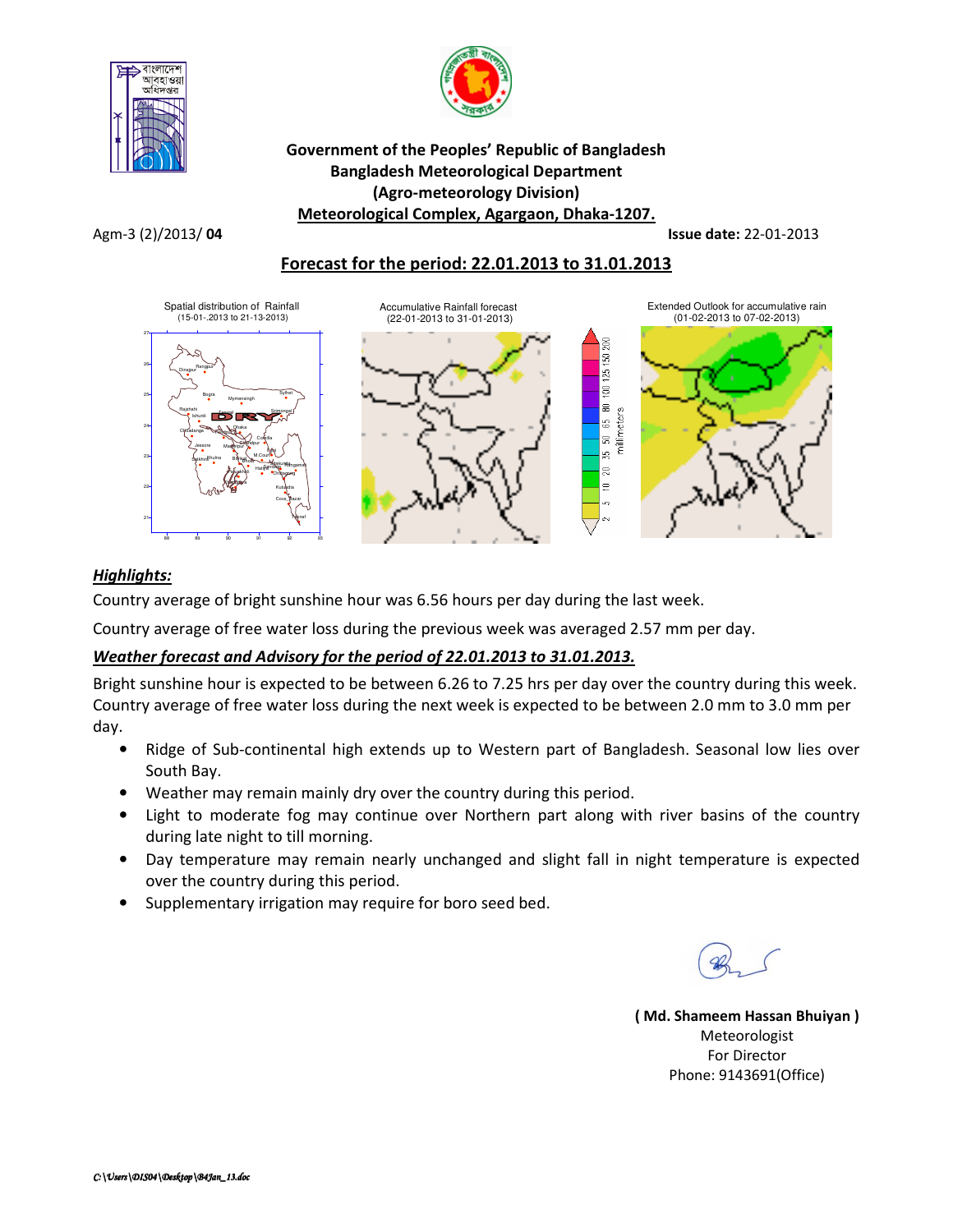# Bengal Version

## পূর্বাভাস, সময়: ২২-০১-২০১৩ থেকে ৩১-০১-২০১৩



## <u>প্ৰধান বৈশিষ্ট্য সমূহঃ-</u>

গত সপ্তাহে দেশের দৈনিক উজ্জ্বল সূর্যকিরণ কালের গড় ৬.৫৬ ঘন্টা ছিল । গত সপ্তাহে দেশের দৈনিক বাম্পীভবনের গড ২.৫৭ মিঃ মিঃ ছিল।

## আবহাওয়া পূৰ্বাভাসঃ-২২-০১-২০১৩ থেকে ৩১-০১-২০১৩ ইং পৰ্যন্ত।

এ সপ্তাহে সারাদেশের দৈনিক উজ্জ্বল সূর্য কিরণ কাল ৬.২৬-৭.২৫ ঘন্টার মধ্যে থাকতে পারে ।

পরবর্তী সপ্তাহে বাম্পীভবনের দৈনিক গড় মান ২.০০ মিঃমিঃ থেকে ৩.০০ মিঃমিঃ থাকতে পারে।

- উপমহাদেশীয় উচ্চচাপ বলয়ের বর্ধিতাংশ বাংলাদেশের পশ্চিমাঞ্চল পর্যন্ত বিস্তৃত। মৌসুমী লঘুচাপটি দক্ষিণ বঙ্গোপসাগরে অবস্থান করছে।
- এ সপ্তাহে সারাদেশের আবহাওয়া প্রধানতঃ শুষ্ক থাকতে পারে।
- এ সময়ে শেষ রাত থেকে সকাল পর্যন্ত দেশের উত্তরাঞ্চল এবং নদী অববাহিকায় হাল্কা থেকে মাঝারি কুয়াশা অব্যাহত থাকতে পারে।
- এ সময়ে সারাদেশের দিনের তাপমাত্রা অপরিবর্তীত থাকতে পারে এবং রাতের তাপমাত্রা সামান্য*হ্*যাস পেতে পারে ।
- ত্বোরো বীজ তলার জন্য সম্পূরক সেচের প্রয়োজন হতে পারে।

(মোঃ শামীম হাসান ভূইয়া) আবহাওয়াবিদ পরিচালকের পক্ষে বাংলাদেশ আবহাওয়া অধিদপ্তর, ঢাকা-১২০৭। কোনঃ ৯১৪৩৬৯১ (দপ্তর)